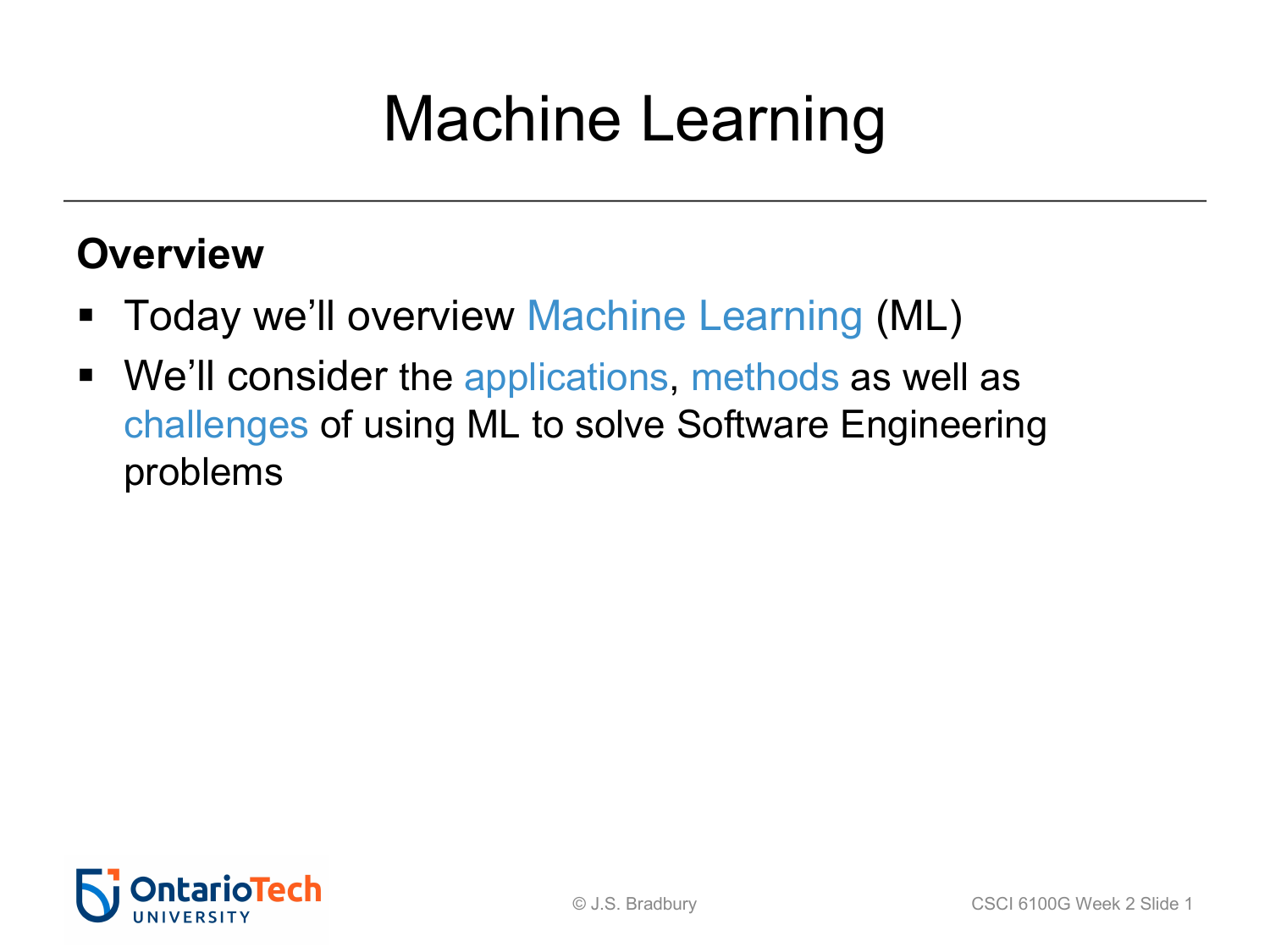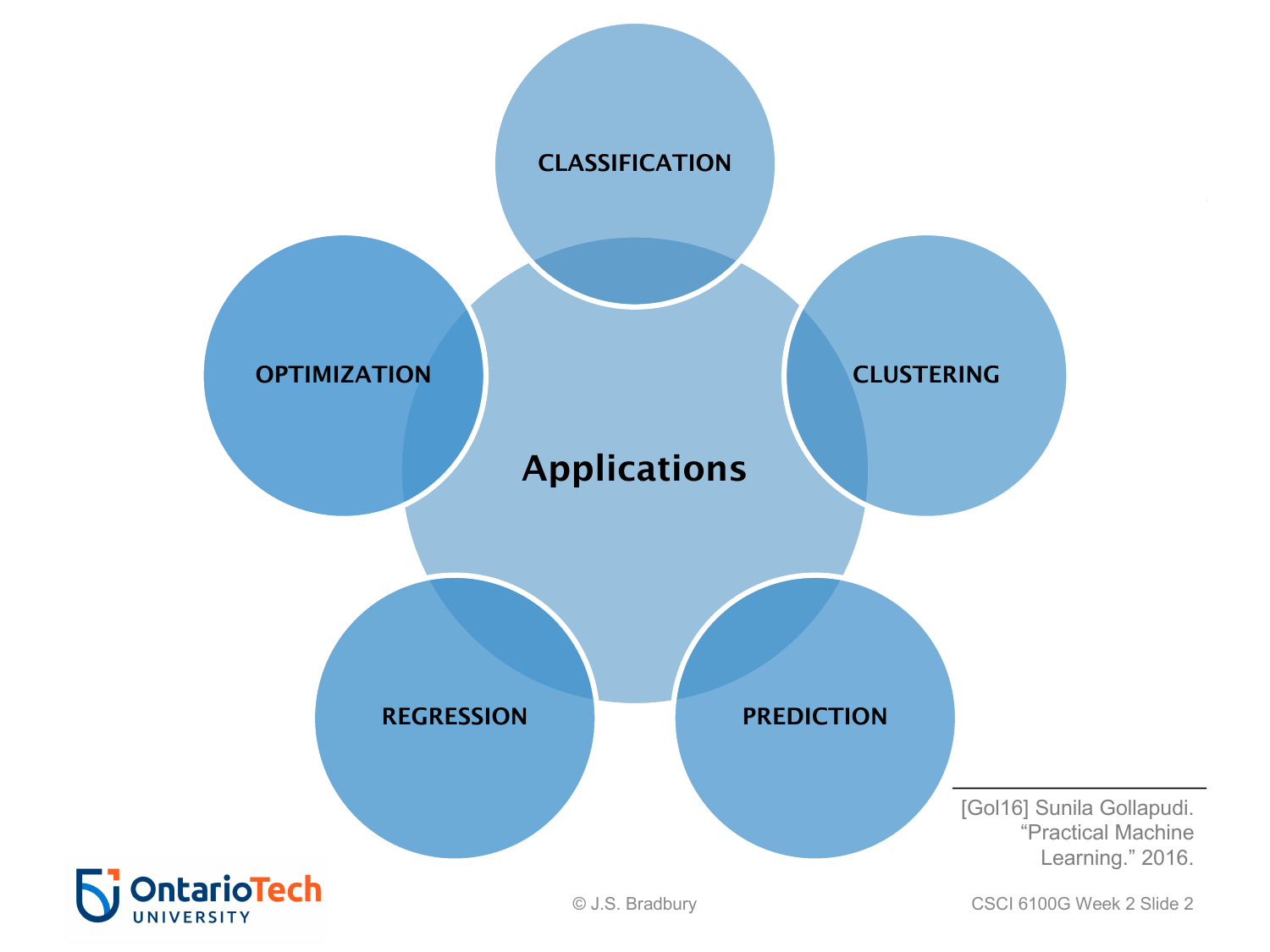# The Machine Learning (ML) Process

Machine Learning (ML) techniques can generally be applied to tasks (problems) as follows[Fla12]:



[Fla12] Peter Flach. "Machine Learning: The Art and Science of Algorithms that Make Sense of Data." 2012.

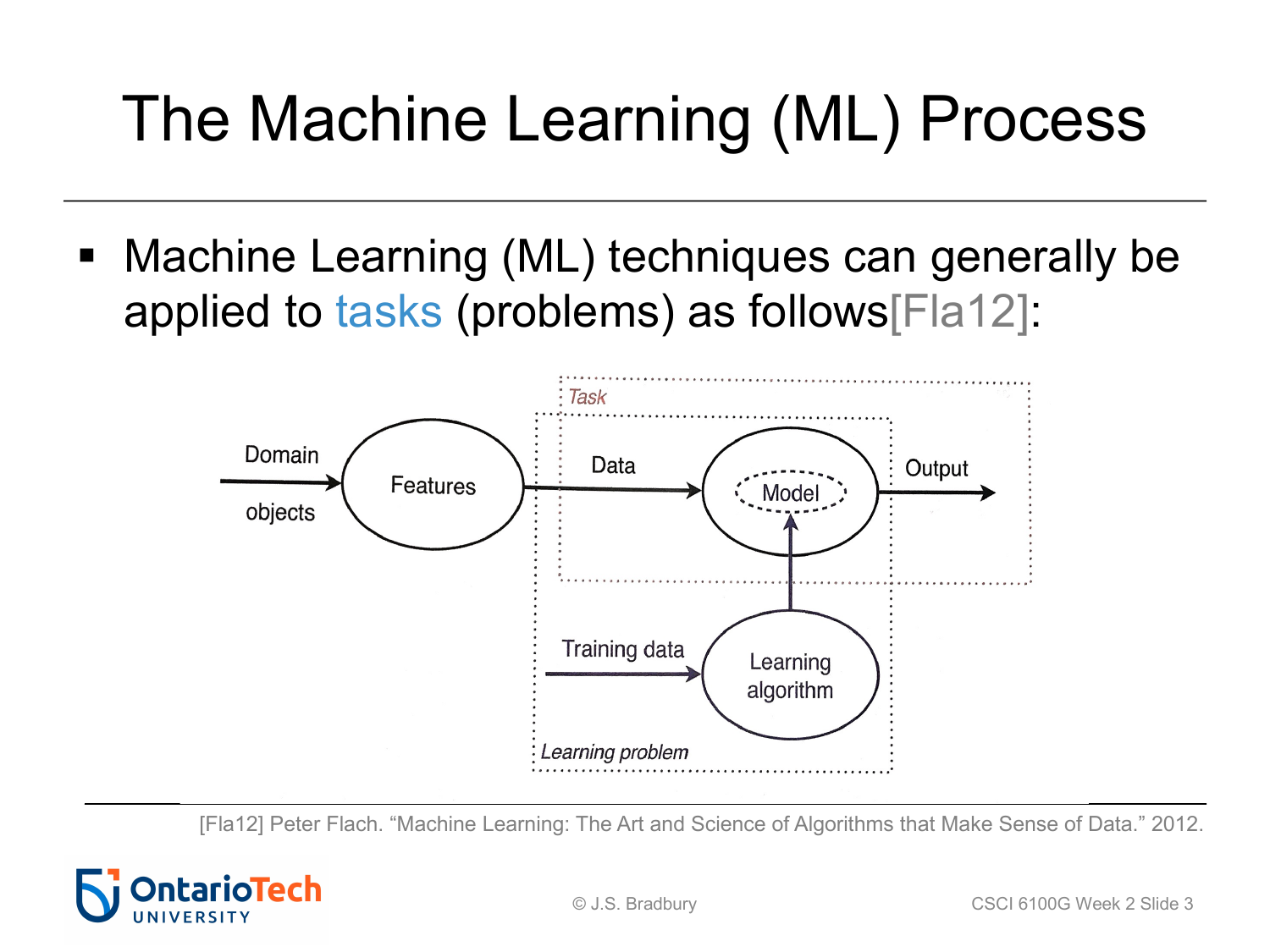# A Machine Learning Taxonomy [Fla12]



[Fla12] Peter Flach. "Machine Learning: The Art and Science of Algorithms that Make Sense of Data." 2012.

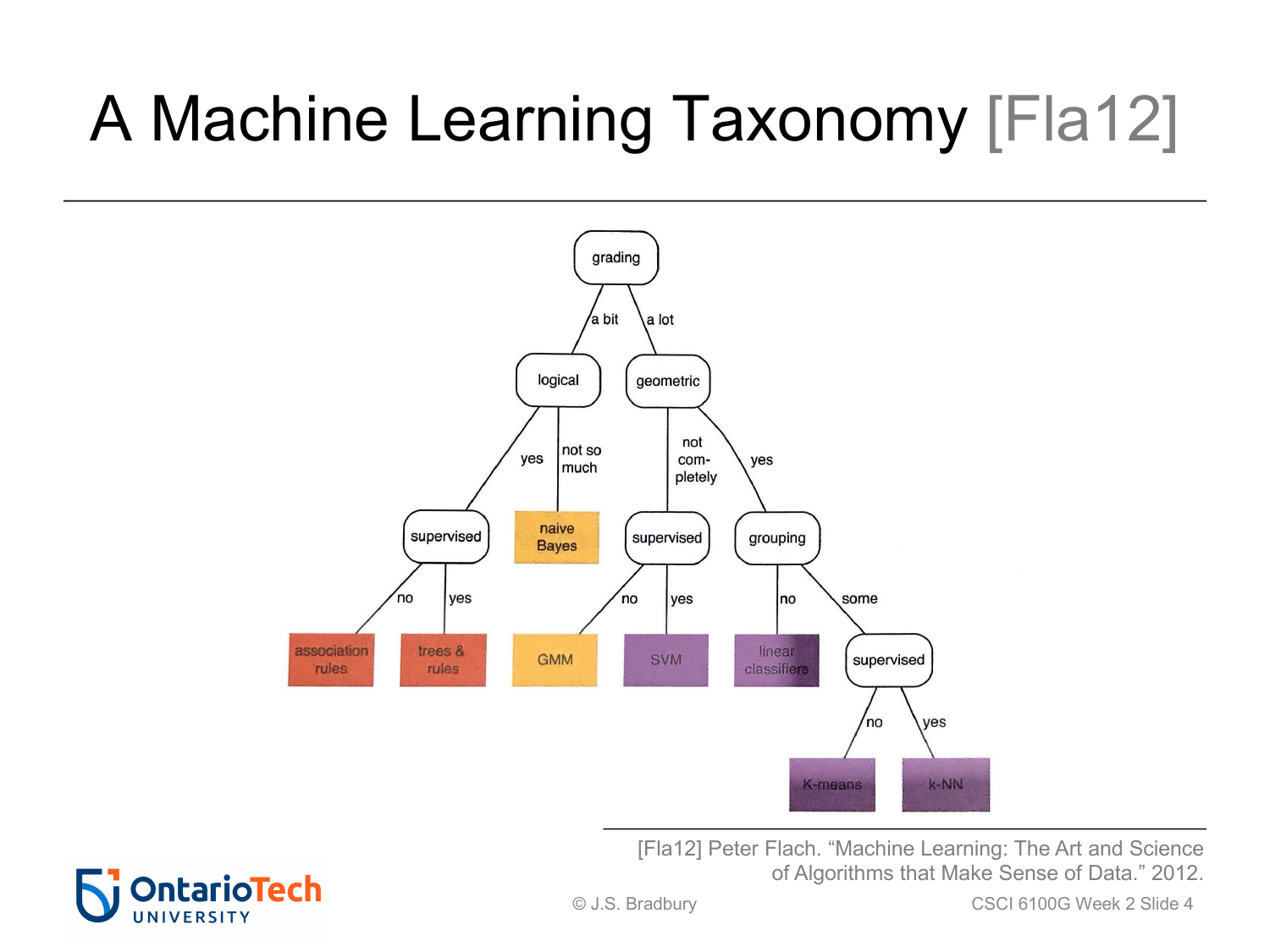# Grading vs Grouping

### § **Grouping models**

- have a fixed/finite resolution
- involve *"breaking up the instance space into groups or segments, the number of which is determined at training time"* [Fla12].

### § **Grading models**

- have an infinite resolution
- *"Rather than applying very simple, local models, they form one global model over the instance space. Consequently, grading models are (usually) able to distinguish between arbitrary instances, no matter how similar they are"* [Fla12].

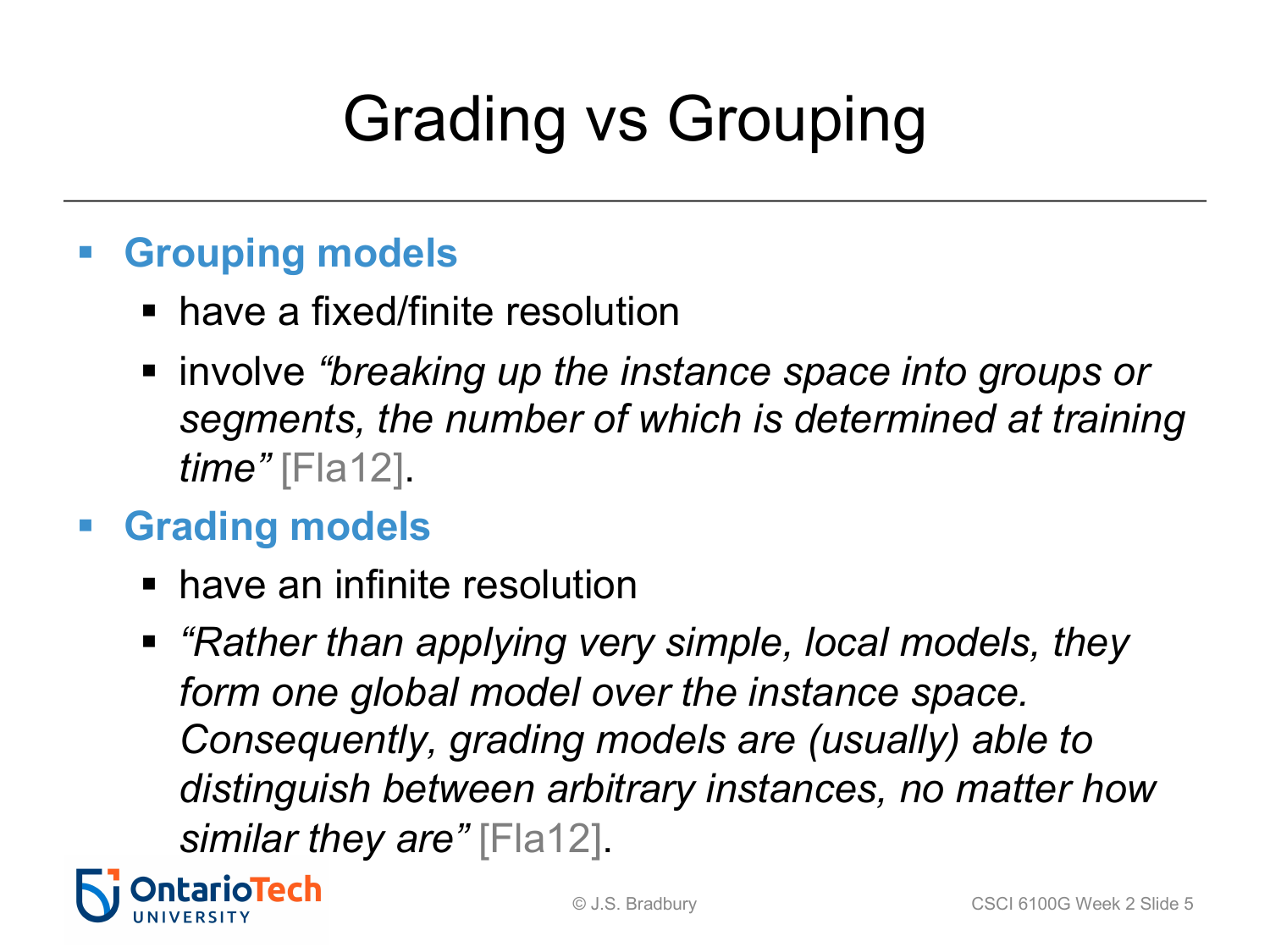## Features

- Features are *"functions that map from the instance space to some set of feature values called the domain of the feature"* [Fla12].
- Models are defined in terms of features!
- Example feature domains:
	- § Real numbers
	- Integers
	- Booleans
	- $\blacksquare$

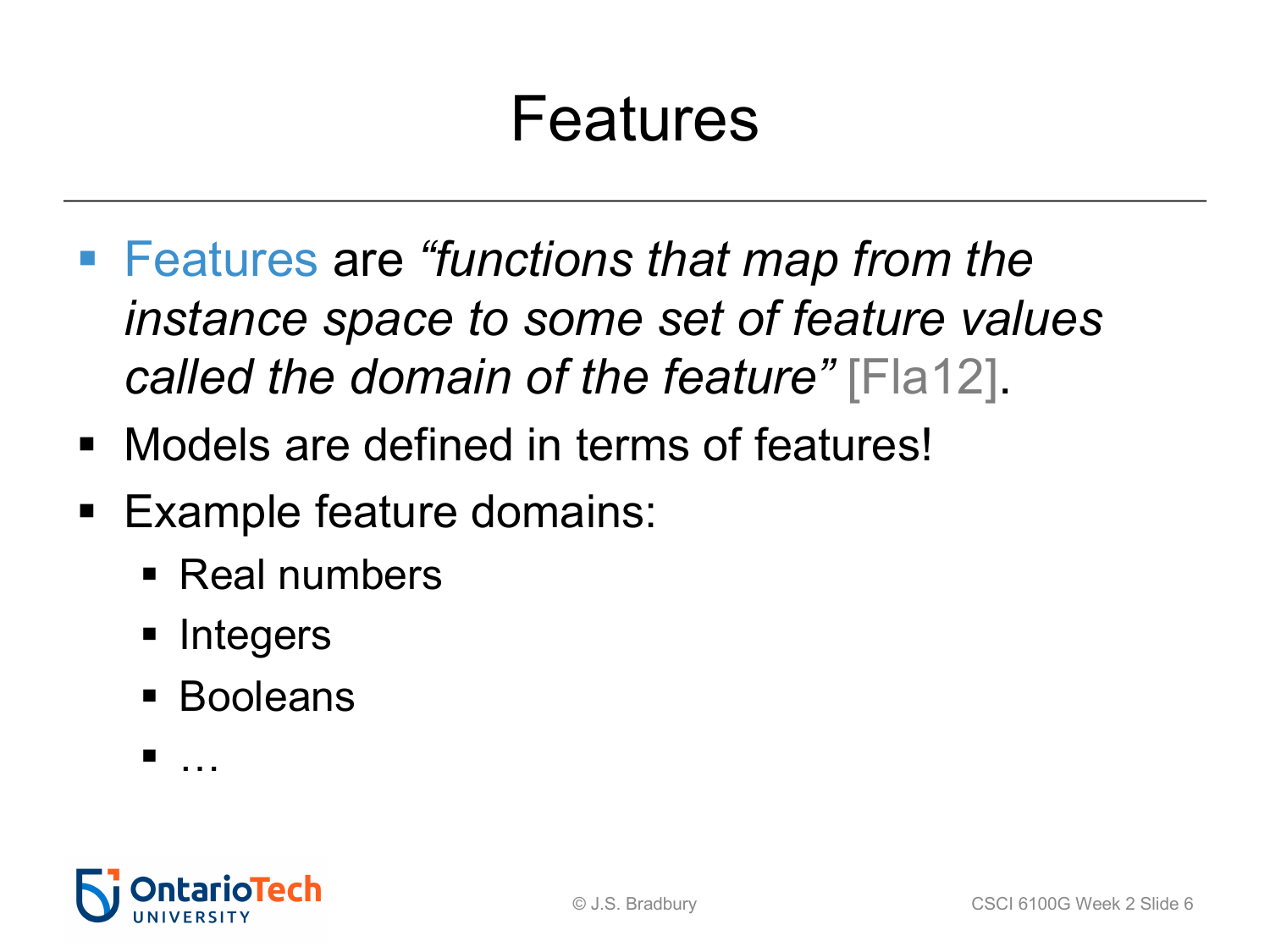# Models

### § **Geometric models**

■ constructed in the instance space, involves lines, planes, distance, etc.

### § **Probabilistic models**

■ likelihoods, posterior probabilities

### § **Logical models**

• rule based, algorithmic, often organised in tree structure

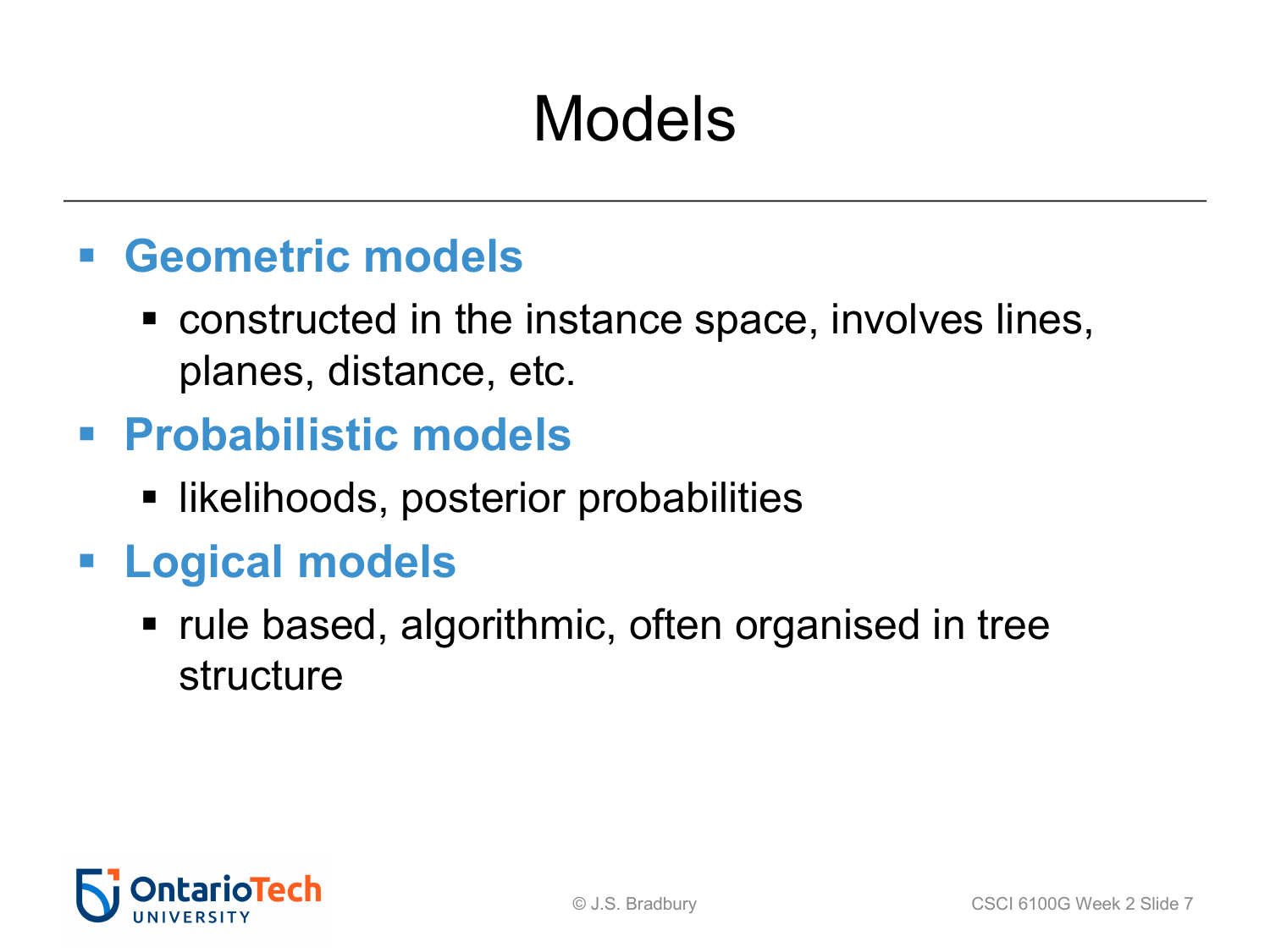# Training in ML

- § Supervised Learning
- **Unsupervised Learning**
- Semi-Supervised Learning

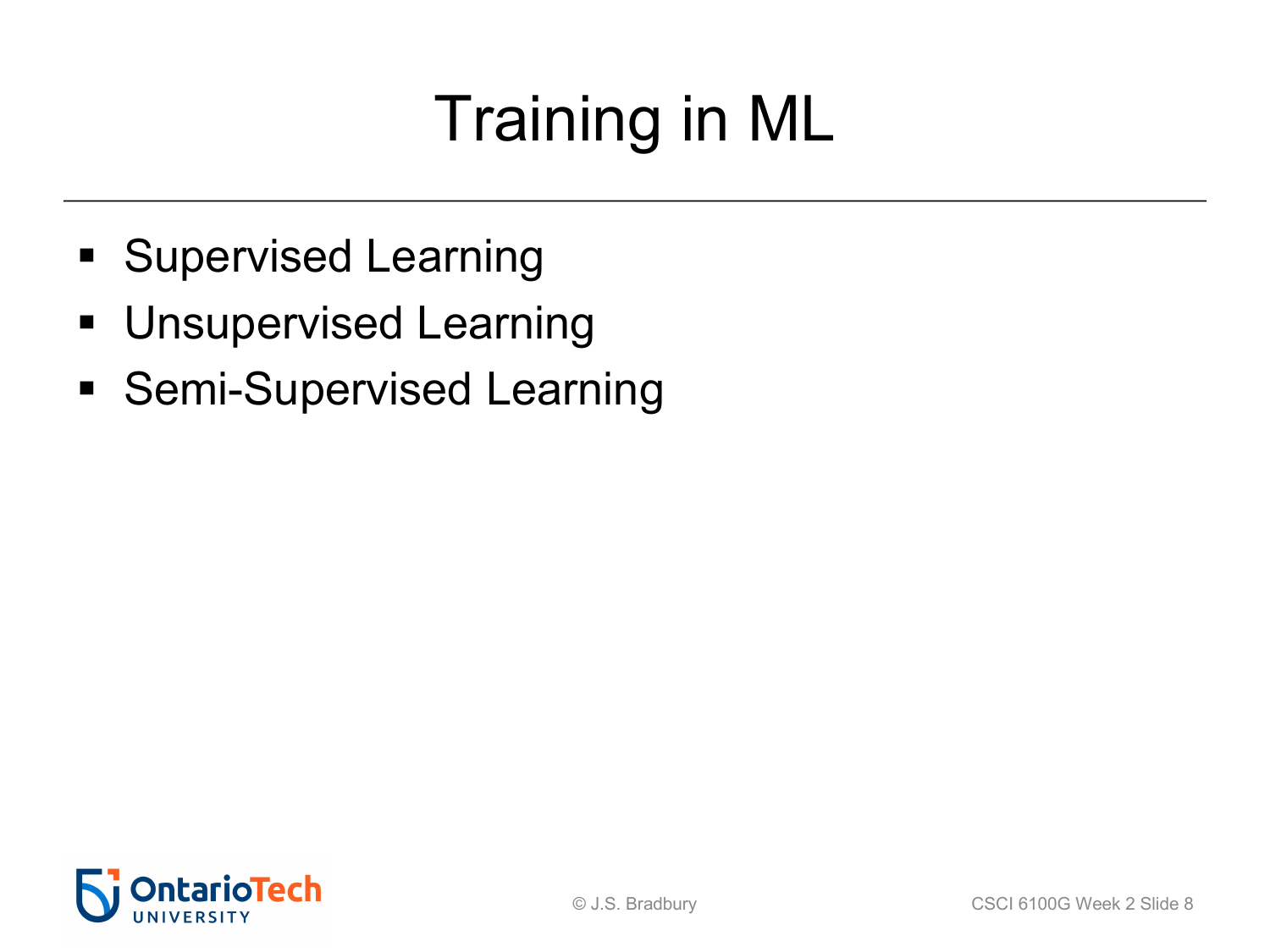## Bayesian Algorithms

#### Naïve Bayes

- Probabilistic classifiers
- (naïve) independence assumptions

#### Average One-Dependence Estimators (AODE)

- Probablistic classification learning method
- more accurate
- a little more computationally expensive
- supports incremental learning

#### Bayesian Belief Network (BBN)

- Probabilistic graphical model for inference and learning
- $\cdot$  a directed acyclic graph (random variables = nodels, conditional dependences = edges)

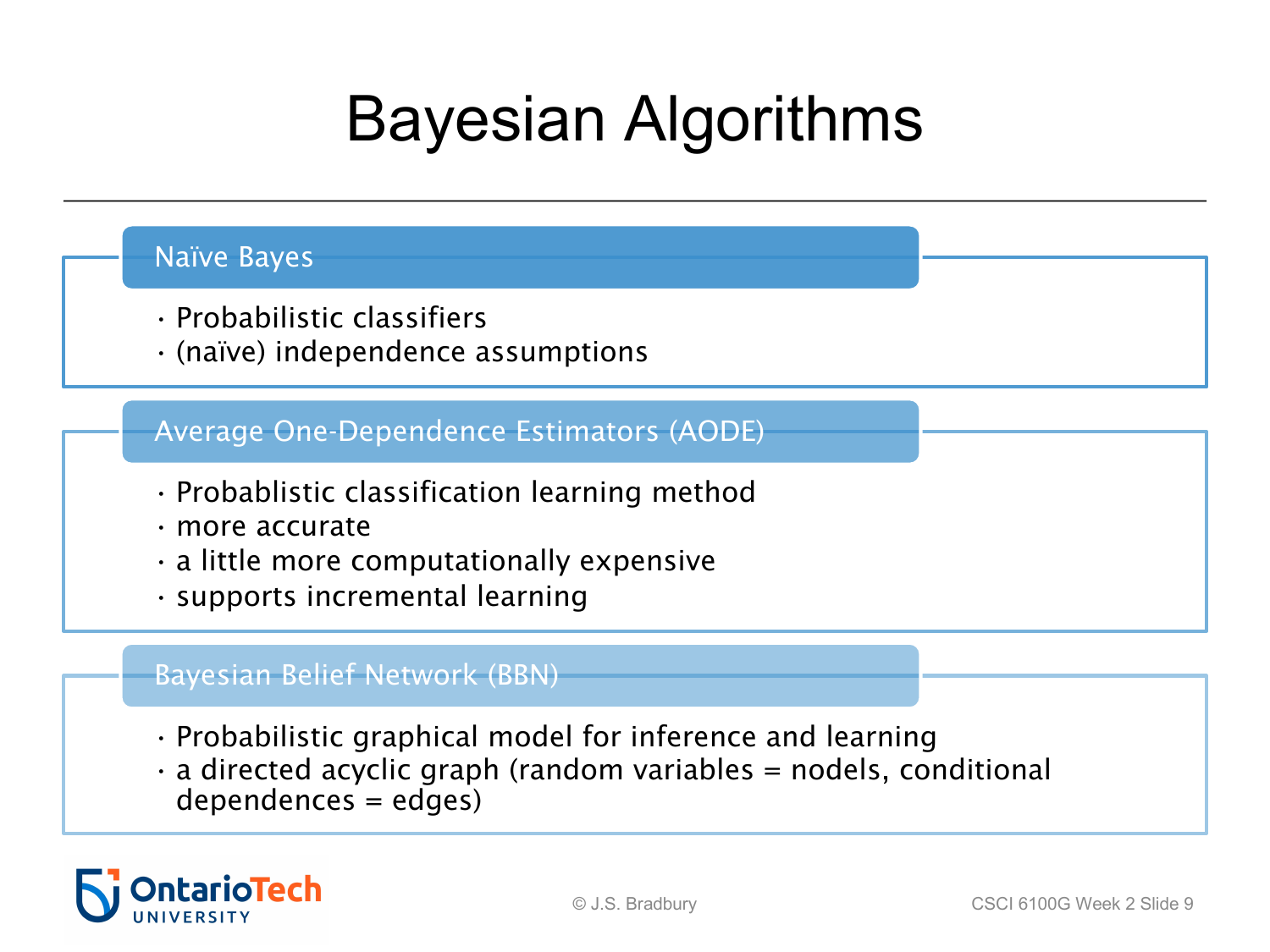# Kernel Algorithms

#### Support Vector Machine (SVM)

- •Supervised learning
- •Applications in classification and regression
- •Can be used for multi-class tasks

### Linear Discriminant Analysis (LDA)

- •Works when observations of independent variables are continuous values
- •Can be used for multi-class tasks

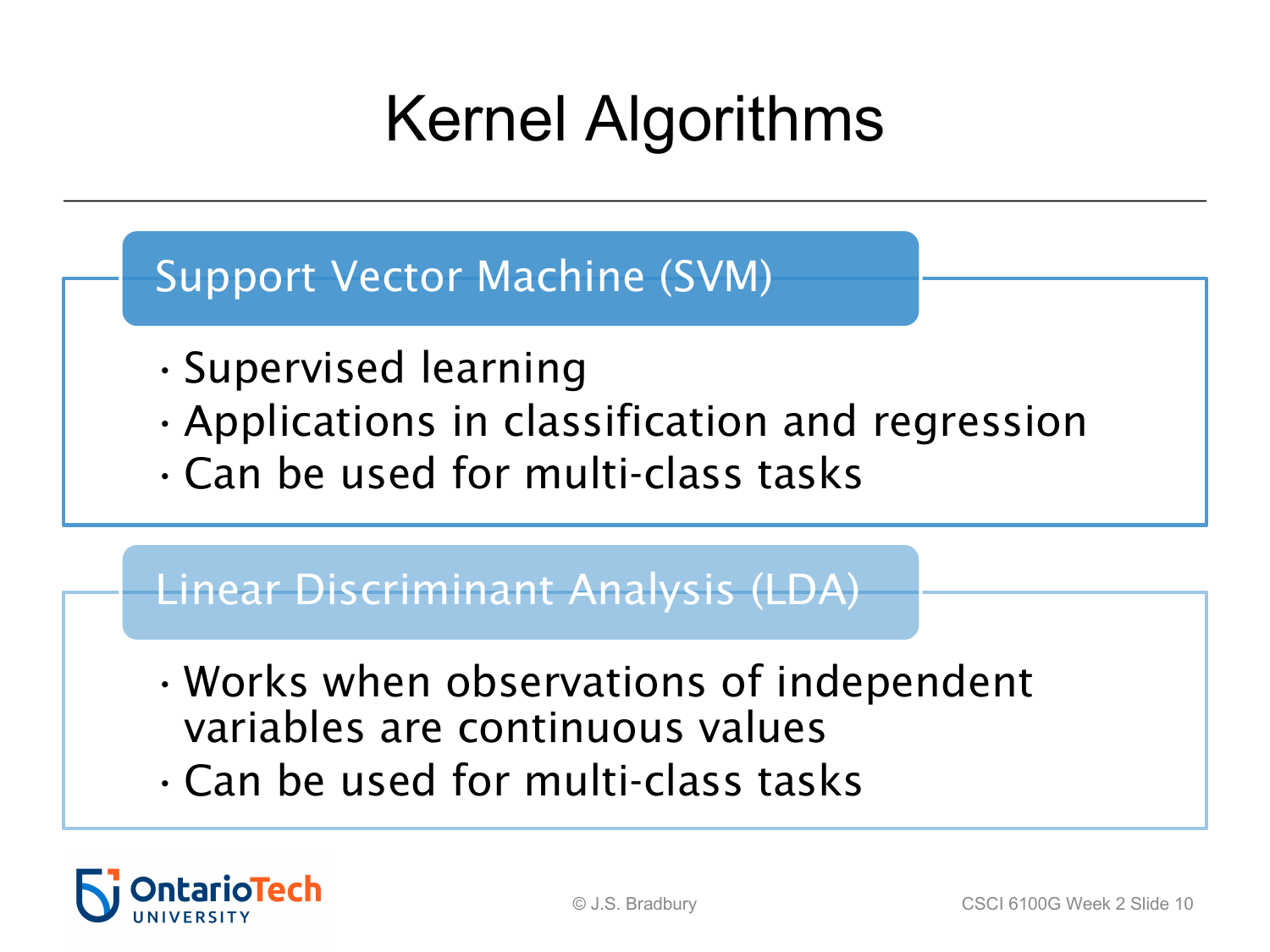## Decision Tree-Based Algorithms

#### Chi-Square

•A statistical hypothesis test

#### Classification & Regression Tree (CART)

- •Classification trees are used when the target variable is categorical
- Regression trees are used when the target variable is continuous – involves prediction

#### Random Forest

- Ensemble learning method
- Supervised learning that work by constructing decision trees
- •Applications in classification and regression

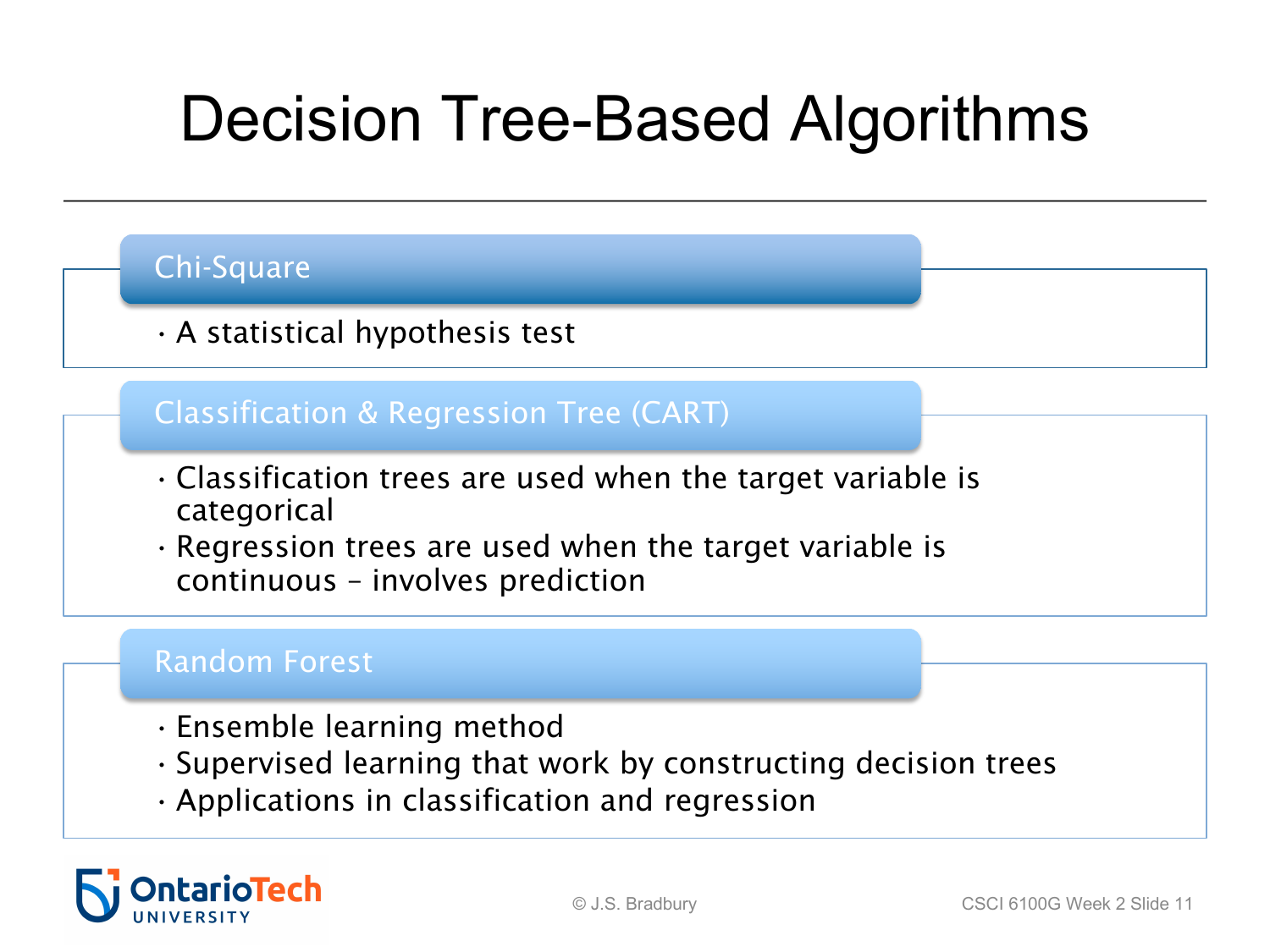# Clustering Methods

### K-Means

•A method of vector quantization •Allows new data to be classified into existing clusters

### Expectation Maximization (EM)

•An iterative method for finding a maximum likelihood solution

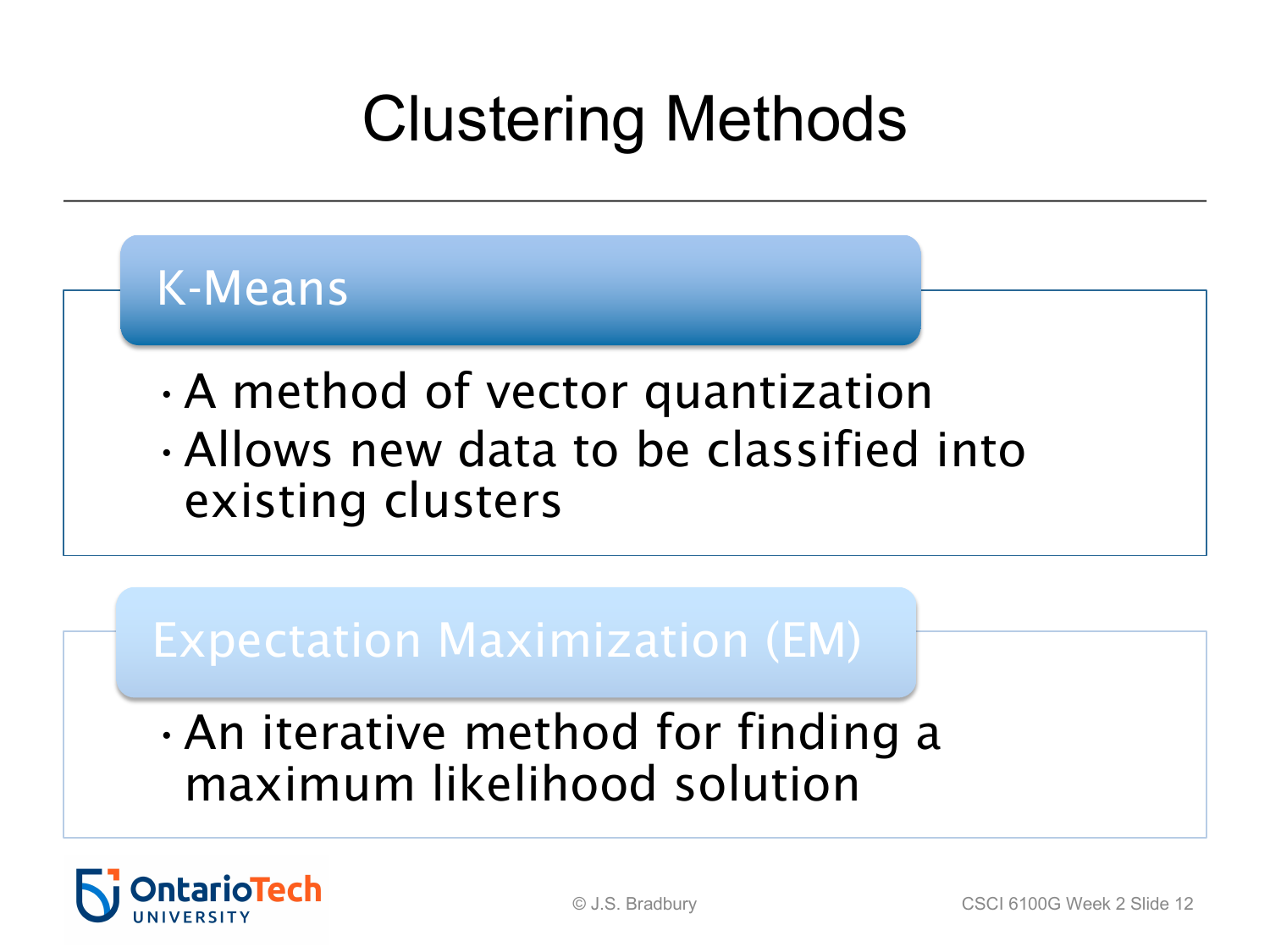## More ML Methods…

- **Dimensionality reduction**
- ANN Artificial neural networks
- Ensemble methods
- Instance-Based Learning
- § Regression Analysis-based Algorithms
- Association Rule-Based Learning

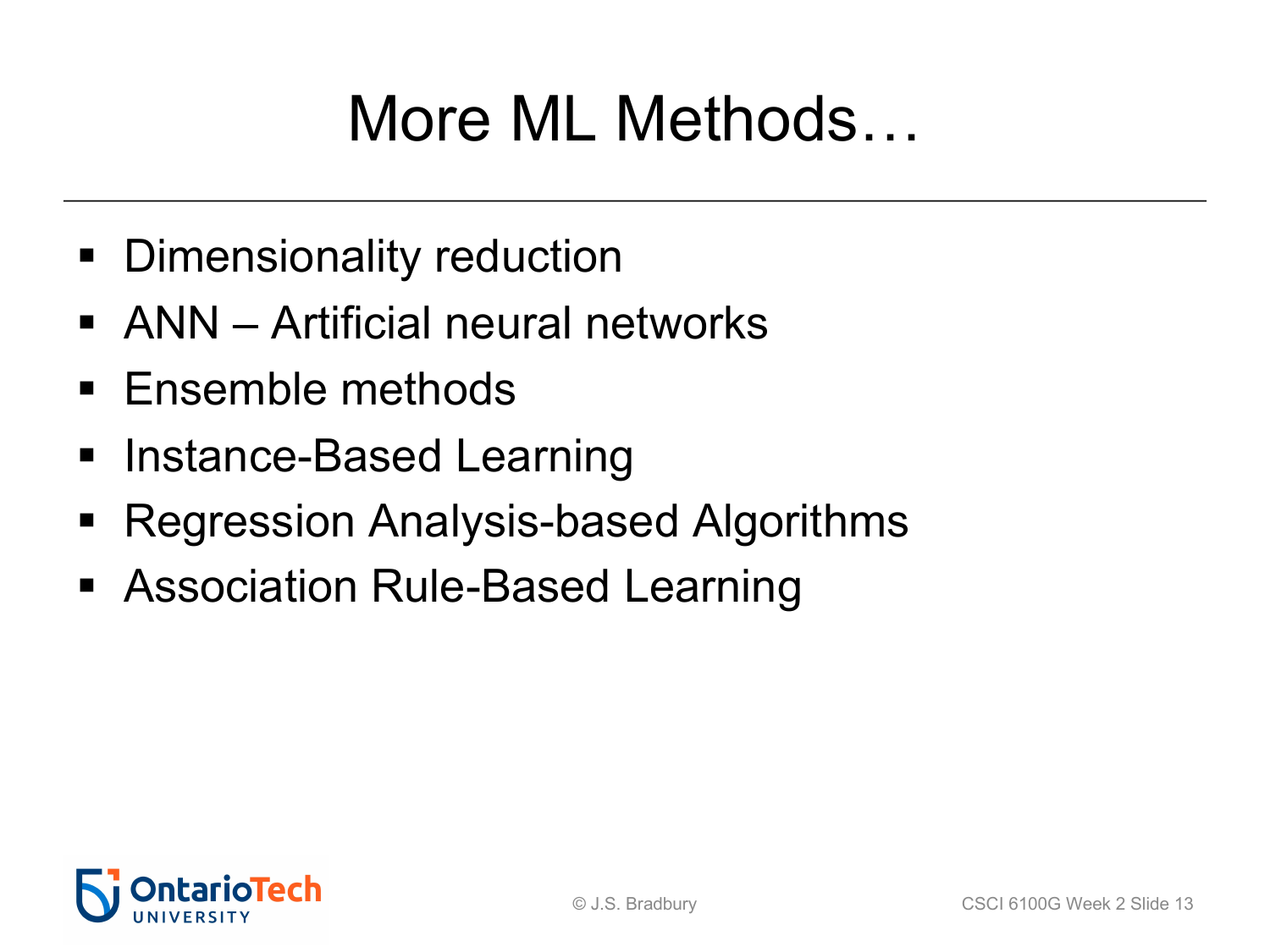# Challenges with ML

### § **Overfitting**

- Occurs when your model (target function) is tailored too much to past (training) data and doesn't generalise to future data points that have not yet been observed
- § You have trained your model too well!

### § **Underfitting**

- Occurs when your model is not trained well enough for modeling the past (training) data and does not generalise to future data points either
- § You haven't trained your model well enough!

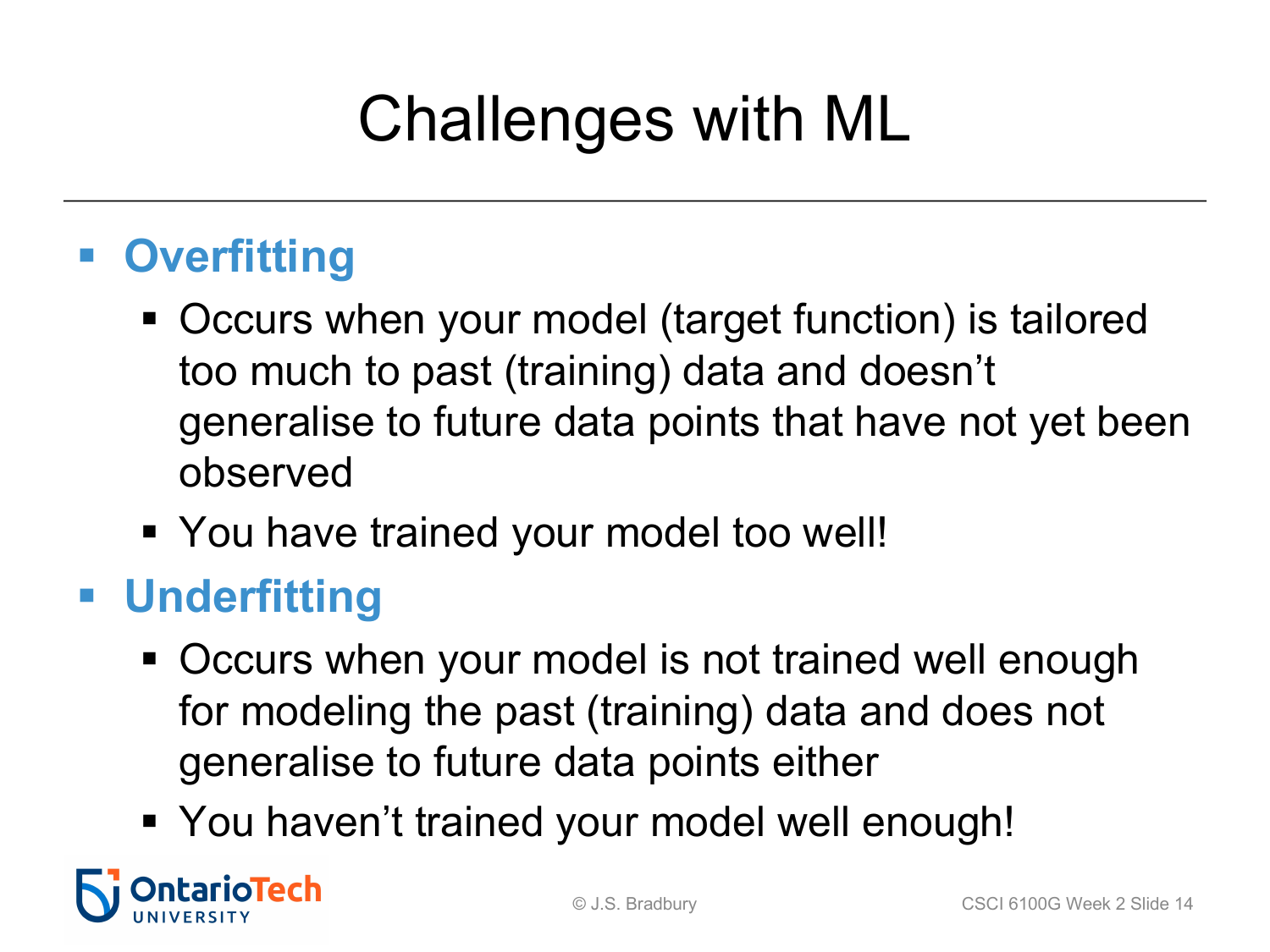# Machine Learning

### **Summary**

- Today we conducted a high-level overview of Machine Learning's applications, methods and challenges.
- **Up Next**
- Neural networks, deep learning
- Meta-heuristic search algorithms including genetic algorithms